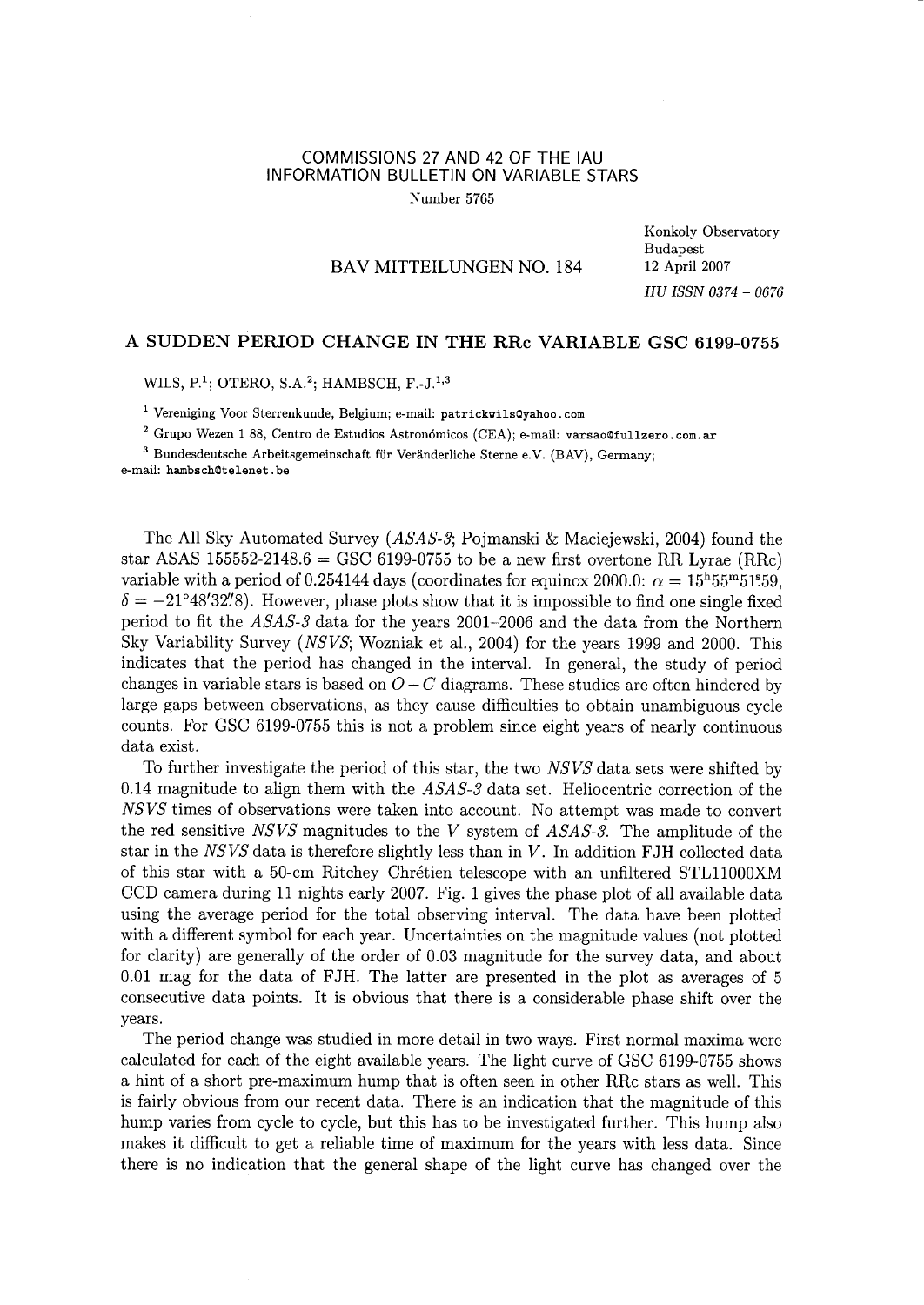

Figure 1. Phase plot of GSC 6199-0755 with one fixed period for the years 1999-2000 (NSVS), 2001-2006  $(ASAS-3)$ , 2007  $(HMB)$ 

years, a model curve (a Fourier series with the main frequency and two harmonics) was therefore calculated from the ASAS-3 data for 2002. This model was then fitted to the data of the other years to get a time of maximum (allowing for differences in amplitude for the unfiltered data), giving a consistent set of maxima timings over the years. The calculated times of maxima are presented in Table 1. Uncertainties of these times are of the order of 0.01 days or better.

| $HJD - 2450000$ | E       | $O-C$    | (2)<br>$-C$<br>O | (3)<br>$- C$<br>O | $\left(4\right)$<br>Ο<br>$- C$ | Source            |  |
|-----------------|---------|----------|------------------|-------------------|--------------------------------|-------------------|--|
| 1313.554        | $-2912$ | $-0.062$ | $-0.011$         | $+0.000$          |                                | <b>NSVS</b>       |  |
| 1614.752        | $-1727$ | $-0.022$ | $-0.005$         | $-0.000$          |                                | <b>NSVS</b>       |  |
| 2053.713        | 0       | $+0.037$ | $+0.018$         | $+0.000$          |                                | ASAS <sub>3</sub> |  |
| 2396.567        | 1349    | $+0.054$ | $+0.019$         |                   | $-0.003$                       | ASAS <sub>3</sub> |  |
| 2834.948        | 3074    | $+0.040$ | $+0.001$         |                   | $+0.007$                       | ASAS <sub>3</sub> |  |
| 3129.477        | 4233    | $+0.019$ | $-0.013$         |                   | $+0.002$                       | ASAS 3            |  |
| 3518.032        | 5762    | $-0.009$ | $-0.020$         |                   | $-0.005$                       | ASAS <sub>3</sub> |  |
| 3812.566        | 6921    | $-0.025$ | $-0.011$         |                   | $-0.006$                       | ASAS 3            |  |
| 4174.964        | 8347    | $-0.033$ | $+0.022$         |                   | $+0.005$                       | HMB               |  |

Toble 1: Normal times of merimum of CSC 6100.0755

Using these times of maximum a linear and a parabolic ephemeris were calculated. These are given below with formal uncertainties on the last digit between brackets.

$$
HJD(Max) = 2452053.677(15) + 0.254142(3) \times E,
$$
\n(1)

$$
HJD(Max) = 2452053.695(7) + 0.254157(3) \times E - 2.9(4) \times 10^{-9}E^{2}.
$$
 (2)

The  $O - C$  values for both sets of elements are given in Table 1, those for the linear ephemeris are also plotted in Fig. 2, together with the calculated parabolic elements.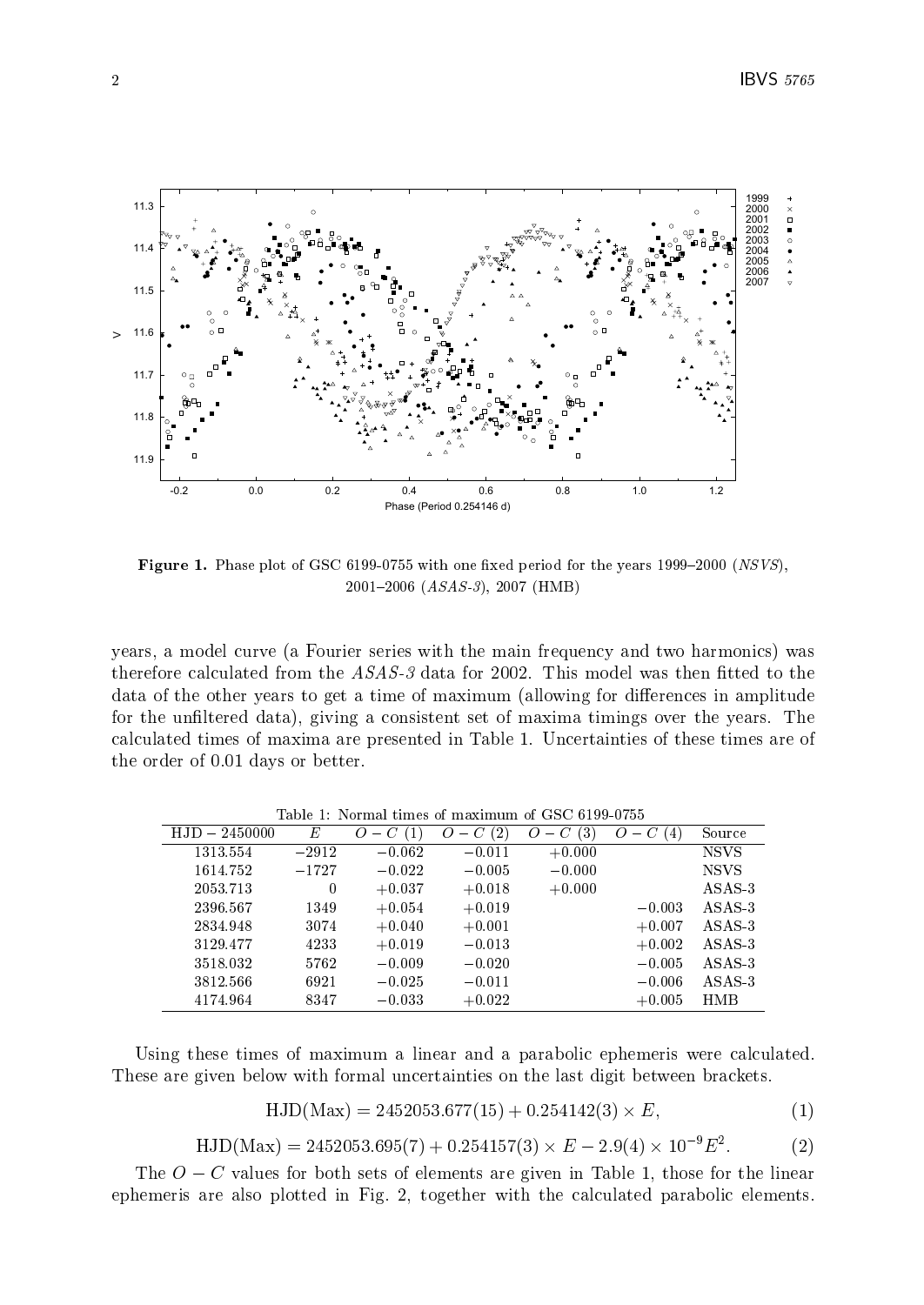

**Figure 2.**  $O - C$  plot for GSC 6199-0755 with the period of equation (1). Also given are the parabolic elements (dashed line) and line segments (solid lines) corresponding to the elements with a sudden period change

From the latter a period decrease  $dP/dt = 0.72 \pm 0.11$  s/yr would follow, much higher than what is expected from evolutionary considerations (Smith, 1995). However, neither the linear nor the parabolic ephemeris gives a good fit to the available times. Fig. 2 rather suggests an abrupt period change at the end of 2001. Fitting linear elements for these two intervals results in the following equations:

$$
HJD(Max) = 2452053.713(1) + 0.2541756(1) \times E
$$
\n(3)

before JD 2452258 and

$$
HJD(Max) = 2453129.476(2) + 0.2541281(9)(E - 4233)
$$
\n(4)

after JD 2452258.

These are also plotted in Fig. 2, and  $O - C$  values for the relevant maxima are given in Table 1. From these it follows that the period decreased by  $4.1 \pm 0.1$  seconds around  $HJD = 2452258 + 12.$ 

The above calculations only make use of the times of extrema, and not of all data points. To make sure that all the data fit the suggested change in period, the following procedure was followed. A time of period jump  $t_0$  was chosen, and all observation times after  $t_0$  were transformed from t to  $t' = t_0 + q(t - t_0)$ , with q a parameter denoting the fractional period change. For times before  $t_0, t' = t$  was taken. With these modified times  $t'$  a new period may be calculated, based on all the data. Using the downhill simplex minimization method (Nelder & Mead, 1965), the values of  $t_0$  and q were determined for which a Fourier series with two harmonics gave the best fit. This resulted in a calculated period decrease of 4.0 seconds at  $t_0 = 2452272$ , in excellent agreement with the results found above. The phase plot taking into account this sudden period decrease is presented in Fig. 3 (with a period 0.254174 days, as determined before the change). A similar procedure as above, but with  $t' = rt^2$ , where r represents a constant rate of change of the period (for parabolic elements) yielded a worse fit. The sudden period jump is therefore favoured to a constant rate of change. At this moment cyclic period changes cannot be entirely excluded.